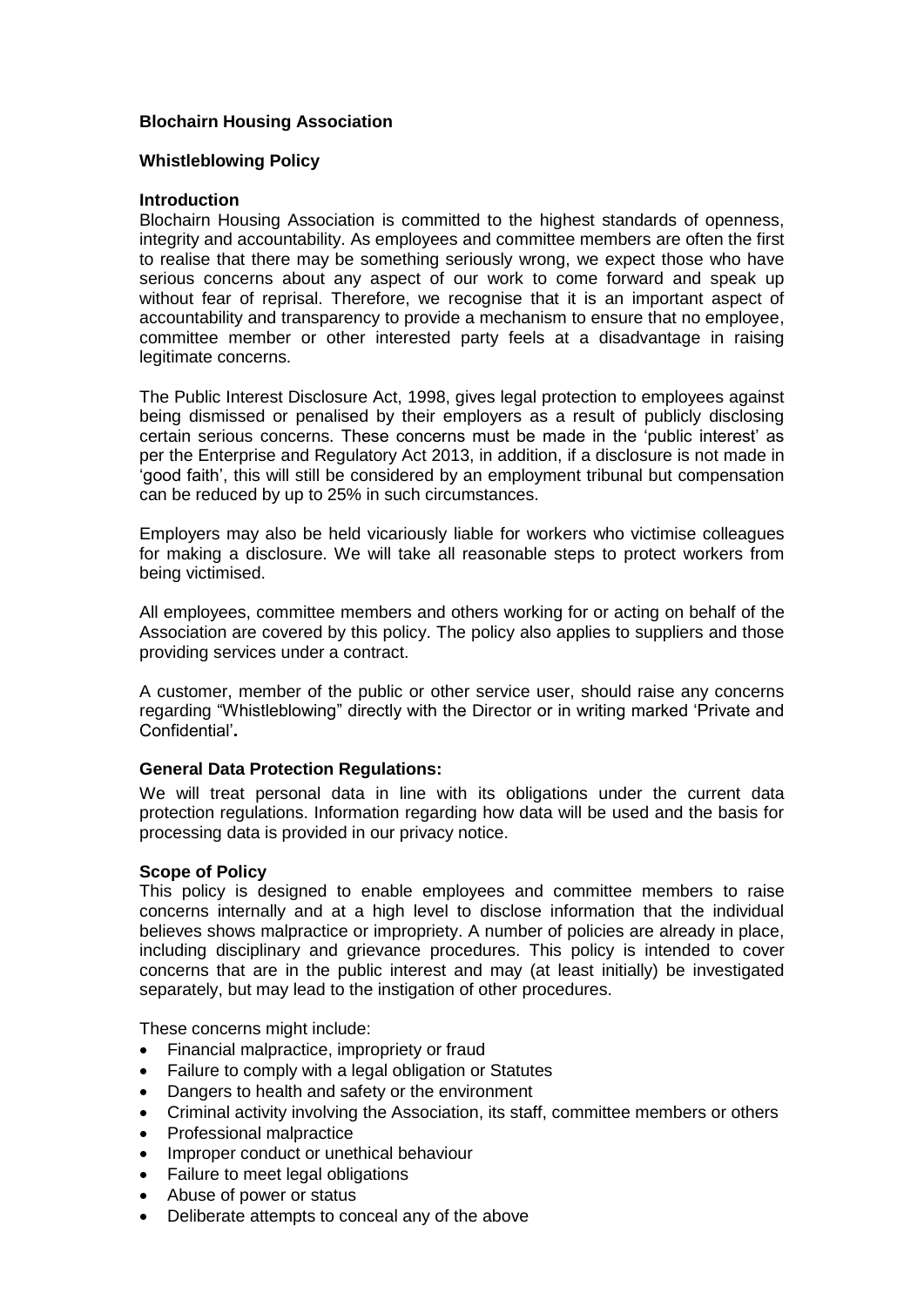## **Legal Framework**

- Public Interest Disclosure Act 1998
- Enterprise & Regulatory Act 2013

## **Safeguards**

## **Protection**

This policy is designed to offer protection to those our employees who disclose such concerns provided the disclosure is made:

- in the public interest.
- to an appropriate person/body; and
- that the individual has reasonable belief in the validity of the concerns being raised.

We will not tolerate any harassment or victimisation (including informal pressures) and will take appropriate action to protect the individual when they raise a concern with the above provisions acknowledged.

## **Confidentiality**

All concerns will be treated in confidence and every effort will be made not to reveal the individual's identity if they so wish. However, at the appropriate time the individual may need to come forward as a witness.

## **Anonymous Allegations**

This policy encourages individuals to put their names to any disclosures they make. Concerns expressed anonymously are much less robust, but may, nevertheless, be considered at the Association's discretion.

#### **Untrue Allegations**

If an individual makes an allegation that is not confirmed by the subsequent investigation, it is probable that no action will be taken against them. However, if the individual makes an allegation that is deemed to be made 'in bad faith' i.e. frivolously, maliciously or for personal gain, disciplinary action may be taken against them and this may be up to and including dismissal. It should also be noted that under the provisions of the Enterprise and Regulatory Act 2013, if a disclosure is not made in 'good faith' this will still be considered by an employment tribunal but compensation can be reduced by up to 25% in such circumstances.

# **Raising a Concern**

# **First Step**

The individual should raise concerns with the Director.

Complaints will be investigated by the Director unless the complaint is against the Director or is in any way related to their actions. Where the complaint is related to the Director it should be addressed to the Chairperson of the Management Committee who will initially seek advice from Employers in Voluntary Housing.

Although the individual is not expected to prove beyond doubt the truth of an allegation, they will need to demonstrate that there are reasonable grounds for their concern.

The earlier the individual expresses their concern, the easier it is to action. The amount of contact between the persons considering the issues and the individual will depend on the nature of the matters raised, the potential difficulties involved and the